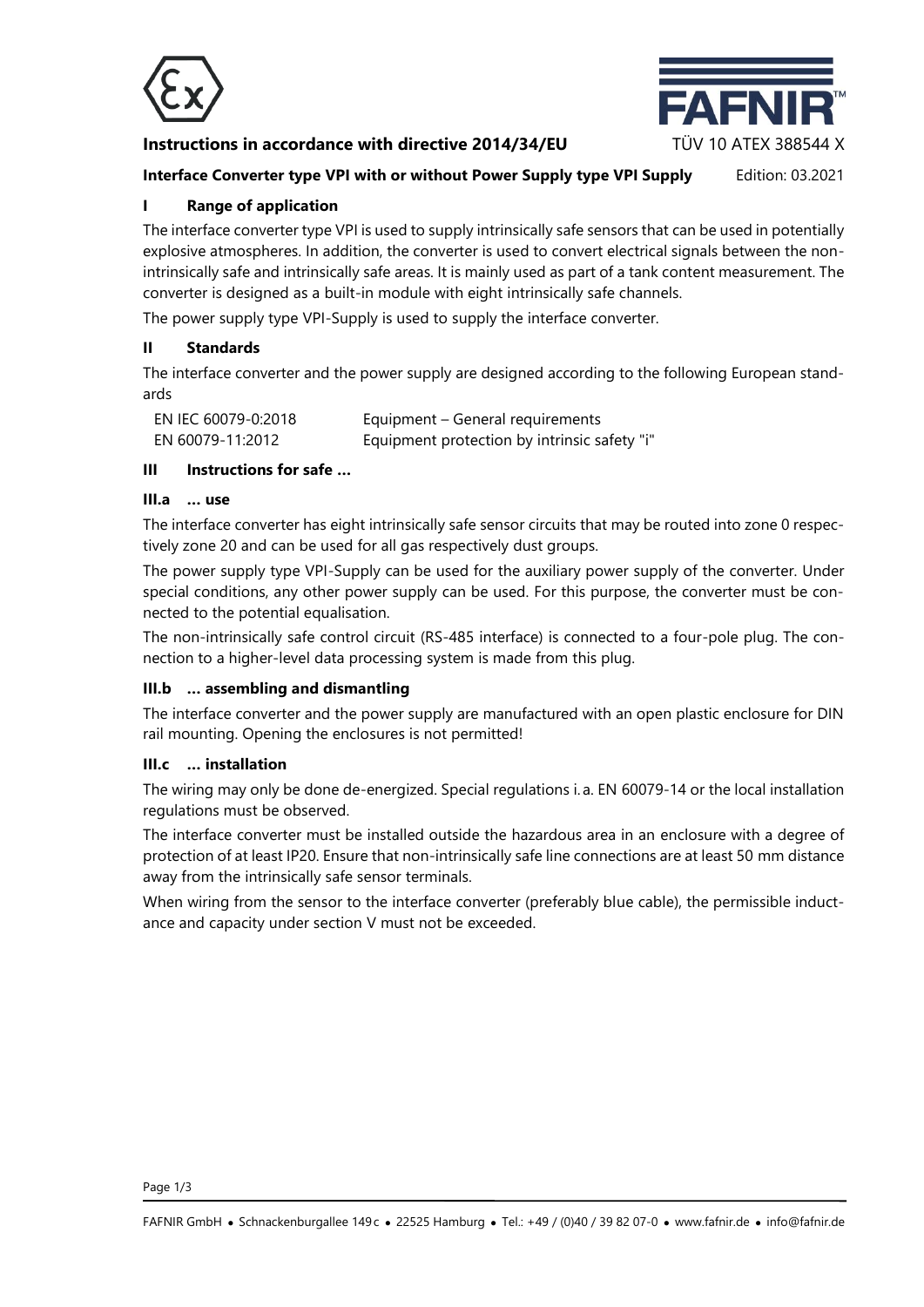



Terminal designation:

| <b>Connection</b>              | <b>Terminal</b> | <b>Pins</b>    |  |  |  |  |
|--------------------------------|-----------------|----------------|--|--|--|--|
| <b>Interface converter VPI</b> |                 |                |  |  |  |  |
| Auxiliary energy               | $12V =$         | $-7 +$         |  |  |  |  |
| Sensor circuits                | CH1  CH8        | $+, A, B, -$   |  |  |  |  |
| Communication                  | RS-485          | 1+, 2A, 3B, 4- |  |  |  |  |
| Potential equalisation         | <b>PA</b>       | PA             |  |  |  |  |
| <b>Power supply VPI-Supply</b> |                 |                |  |  |  |  |
| Auxiliary energy               | Power           | PE, N, L       |  |  |  |  |
| Voltage output                 | Output          | $+$ , $-$      |  |  |  |  |

Table III.c: Terminal designations

# **III.d … adjustment**

For the operation, no Ex-relevant adjustments are necessary.

#### **III.e … putting into service**

Before putting into service, all devices must be checked for correct connection and installation. The electrical supply, including the connected devices, must be checked.

# **III.f … maintenance (servicing and emergency repair)**

The apparatuses are generally maintenance-free. In the case of a defect, this corresponding assembly must be returned to the manufacturer FAFNIR or one of its representatives.

There is compliance with the dielectric strength requirements of EN 60079-11, Clause 6.3.13 between the intrinsically safe sensor circuits and the communication port. When using VPI with VPI-Supply there is compliance and when using VPI without VPI-Supply there is no compliance between the intrinsically safe sensor circuits and the auxiliary power. All sensor connections are galvanically connected to each other.

# **IV Equipment marking**

#### *VPI*

|   | Manufacturer:       | FAFNIR GmbH, 22525 Hamburg          |  |  |
|---|---------------------|-------------------------------------|--|--|
| 2 | Type designation:   | VPI                                 |  |  |
| 3 | Certificate number: | TÜV 10 ATEX 388544 X                |  |  |
| 4 | Ex marking:         | [Ex ia Ga] IIC<br>$II(1)$ G<br>ξ×,  |  |  |
|   |                     | II(1)D<br>[Ex ia Da] IIIC           |  |  |
| 5 | CE marking:         | $\mathsf{C}\epsilon_{0044}$         |  |  |
| 6 | Technical data:     | See instructions for technical data |  |  |
|   | <b>VPI-Supply</b>   |                                     |  |  |
|   | Manufacturer:       | FAFNIR GmbH, 22525 Hamburg          |  |  |
| 2 | Type designation:   | <b>VPI-Supply</b>                   |  |  |
| ξ | Certificate number: | TÜV 10 ATEX 388544 X                |  |  |
| 4 | CE marking:         | $C \epsilon_{0044}$                 |  |  |

#### Page 2/3